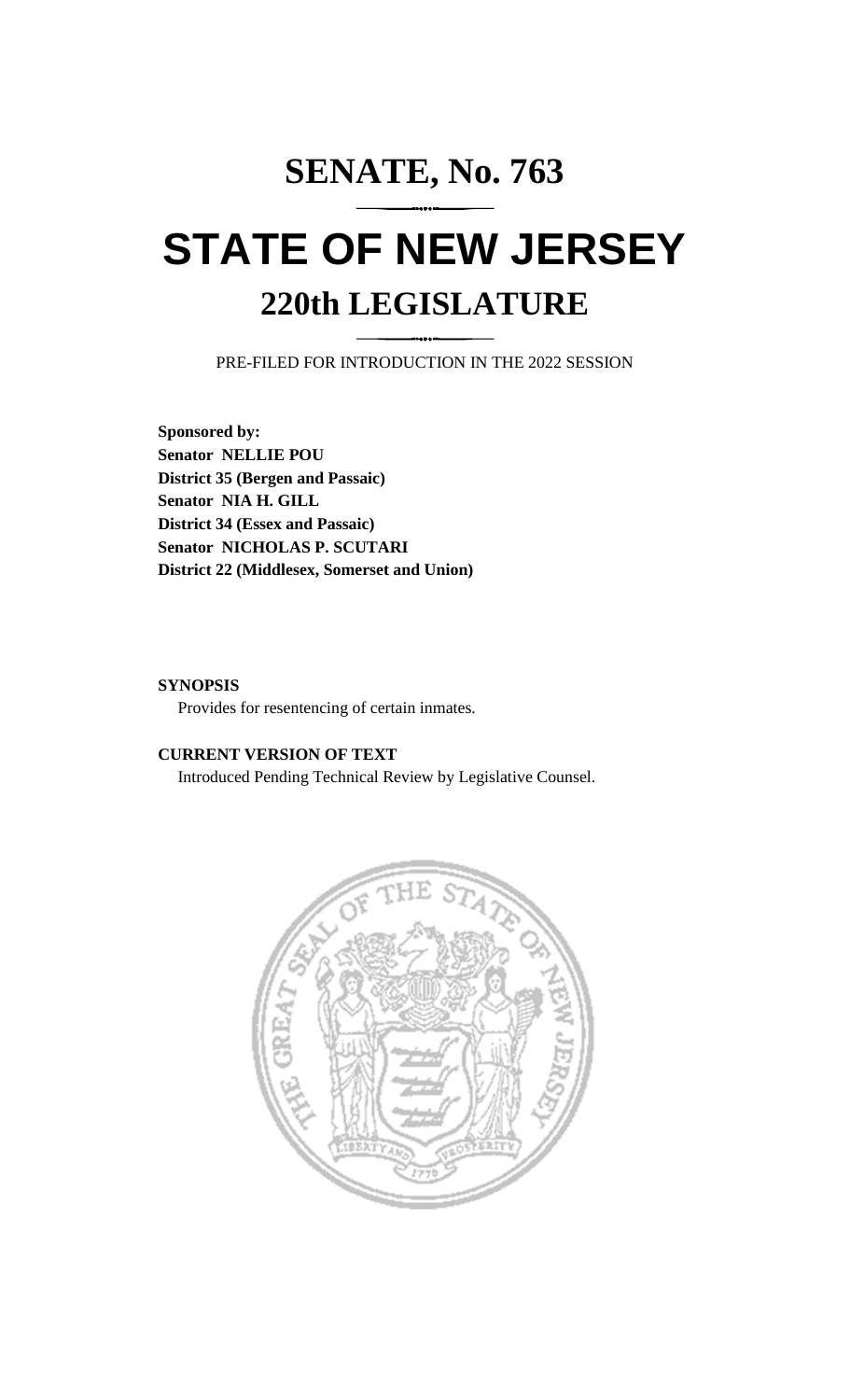**AN ACT** concerning certain inmates and supplementing Title 2C of 2 the New Jersey Statutes. **BE IT ENACTED** *by the Senate and General Assembly of the State of New Jersey:* 1. a. The Commissioner of Corrections shall issue a Certificate of Eligibility for Resentencing to any inmate who: (1) committed a crime as a juvenile and was tried as an adult; (2) received an aggregate sentence of incarceration of 30 years or more; (3) has served at least 20 years of that sentence. b. (1) Notwithstanding any provision of law to the contrary, an inmate who receives a Certificate of Eligibility for Resentencing issued pursuant to subsection a. of this section and received an aggregate sentence of incarceration with a period of parole ineligibility of 20 years or more and who has not been resentenced or previously sought relief under this section may petition the court for resentencing pursuant to the provisions of this section. (2) Notwithstanding any court rule or any other provision of law to the contrary, the court, upon consideration of a petition filed pursuant to paragraph (1) of this subsection, may, in its discretion, modify, reduce, or suspend the sentence, including any minimum or mandatory sentence or a portion of the sentence imposed upon the inmate. If the court determines that a change in the inmate's original sentence is not warranted, the court shall issue a written order stating the reasons for denying modification. The provisions of this section shall not require the court to grant a sentence modification. c. An inmate who has been issued a Certificate of Eligibility for Resentencing shall be represented by the Office of the Public Defender for the purpose of filing a motion under this section, unless the inmate retains other counsel. d. The victim or the nearest relative of a homicide victim shall be notified, as part of the notification provided under paragraph (2) of subsection e. of this section, of the right to make an updated statement to supplement the presentence report prepared pursuant to subsection b. of N.J.S.2C:44-6, if the victim or relative so desires. Any statement shall be made within 20 days of notification to the victim. e. (1) A motion pursuant to this section shall be filed with the Superior Court in the county where the conviction occurred. A copy of the motion shall be served on the agency that prosecuted the case. (2) The prosecuting agency shall notify any victim of the offense committed by the inmate, or the nearest relative of a homicide victim, in accordance with section 3 of P.L.1985, c.249 (C.52:4B-36) of the filing of a motion for resentencing pursuant to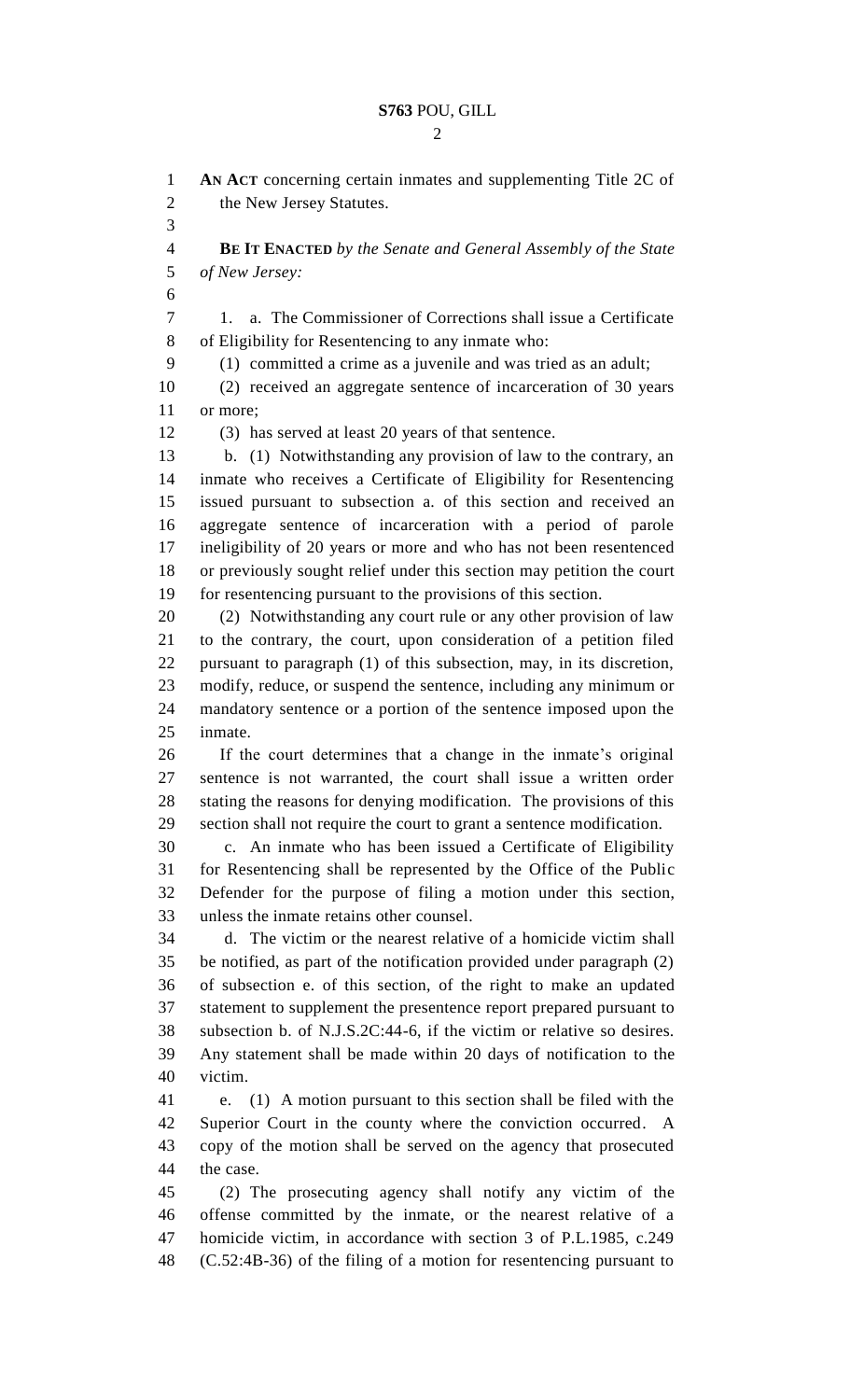this section. The court shall afford any victim the opportunity to present a statement at the hearing on the petition or to testify at the hearing concerning the harm suffered by the victim or family

member.

 (3) The prosecutor shall file any response within 60 days. The court may grant an extension of time for good cause. f. Upon the filing of a motion for resentencing under this section, the court shall conduct a hearing, unless the court finds that the Certificate of Eligibility for Resentencing issued to the inmate is not valid or its issuance was improper. A resentencing hearing on a motion filed pursuant to this section shall be held in the Superior Court in accordance with the Rules of Court. g. At the hearing for resentencing, the court shall determine whether the offense for which the inmate was convicted was the result of mitigating qualities of youth by consideration of the following non-exhaustive list of factors: (1) the inmate's age at the time of the offense; (2) the role of the attendant characteristics of youth in the offense, including: (a) impulsivity; (b) risk-taking behavior; (c) immaturity; and 23 (d) susceptibility to peer pressure; (3) any obstacle the inmate may have faced as a child including: (a) parental abuse or neglect or abuse or neglect by any other person; (b) developmental disorders; (c) substance abuse; (d) addiction; (e) trauma; (f) poverty; and (g) lack of education; (4) any effort the inmate has made prior to and while incarcerated to overcome the obstacles set forth in paragraph (3) of this subsection; (5) the inmate's attempt at rehabilitation since incarceration, including but not limited to participation in available rehabilitative, educational, or other programs; (6) whether the inmate poses the same risk to society that the inmate posed at the time of the initial sentence; and (7) any additional evidence of maturity, growth, self- improvement, and consideration of the welfare of others. h. If the court finds by a preponderance of the evidence that the offense for which the inmate was convicted and sentenced was the result of the mitigating qualities of youth, the court shall resentence the inmate to a term that allows the inmate a meaningful opportunity for release, unless the court finds by clear and convincing evidence that the offense for which the inmate was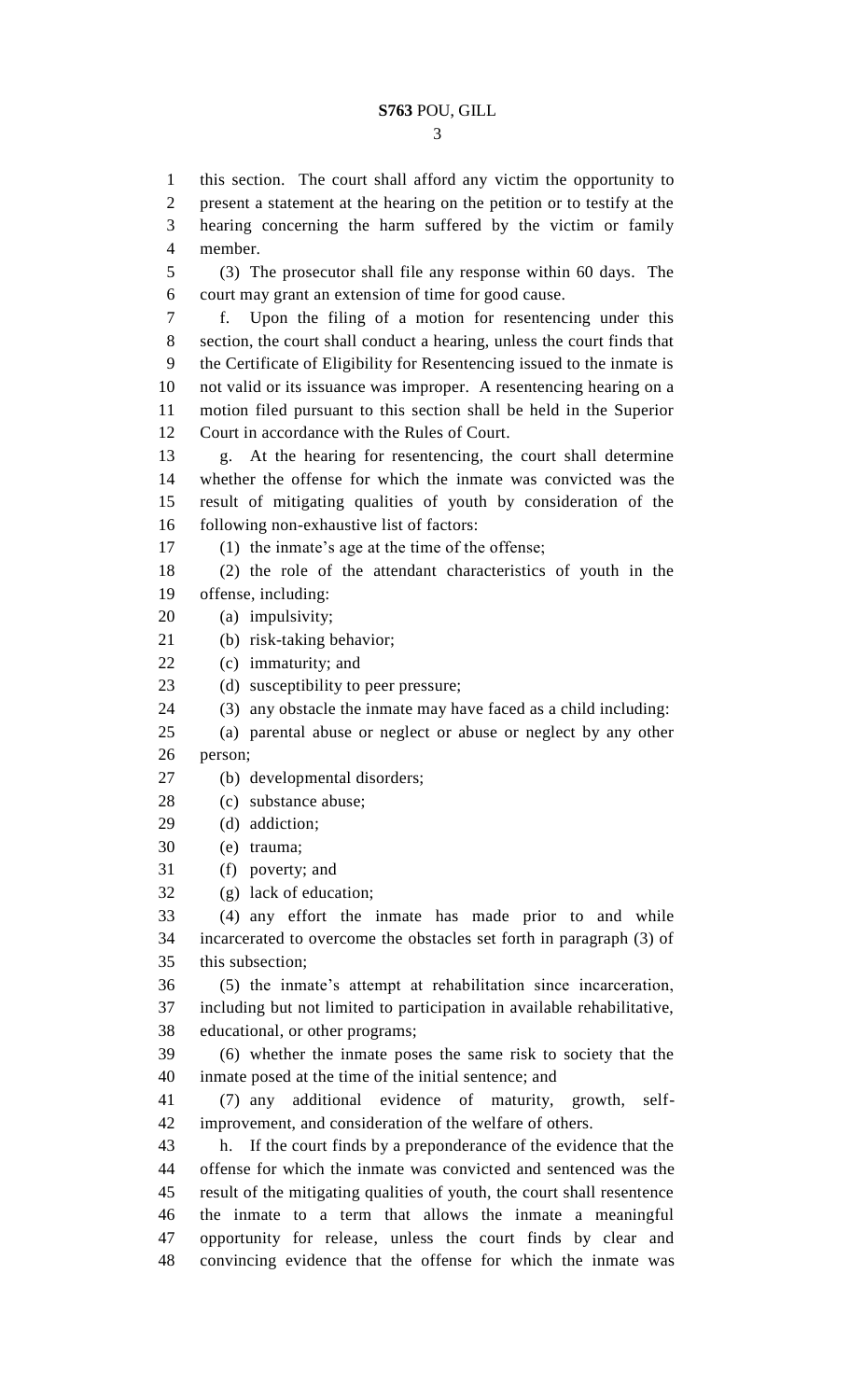convicted and sentenced reflects irreparable corruption. If the court finds that the offense reflects irreparable corruption, the court shall not resentence the inmate regardless of the findings of the mitigating qualities of youth. If the sentencing court reduces the sentence pursuant to this section, the sentence shall not become final for 10 days in order to permit the prosecutor to appeal the sentence.

 i. An inmate may file only one motion pursuant to this section. Nothing in this section shall prohibit an inmate from pursuing resentencing under any other provision of Title 2C of the New Jersey Statutes or the Rules of Court.

12 j. An inmate who has been resentenced under the provisions of this section also shall be sentenced to a five-year term of parole supervision.

 2. This act shall take effect immediately and shall apply retroactively to any eligible inmate who was sentenced prior to the effective date of this act.

 

#### STATEMENT

 This bill would implement Recommendation 6 from the first annual report of the New Jersey Criminal Sentencing and Disposition Commission (the CSDC), issued November 2019, to provide for the resentencing of certain inmates who committed offenses while juveniles but were sentenced as adults. The CSDC was created by P.L.2009, c.81 (C.2C:48A-1 et seq.) but delayed in being constituted and actively reviewing the State's sentencing laws.

 Specifically, the bill would provide a process for the resentencing of any inmate who, either prior to or subsequent to the bill's immediate effective date (1) committed a crime as a juvenile and was tried as an adult, (2) received an aggregate sentence of incarceration of 30 years or more, and (3) has served at least 20 years of that sentence. The Commissioner of Corrections would be required to issue a Certificate of Eligibility for Resentencing to any such inmate who requested one, and if that inmate received an aggregate sentence with a period of parole ineligibility of 20 years or more, and had not been previously resentenced or sought relief under the bill's process, the inmate could file a petition for resentencing in the Superior Court in the county where the conviction occurred. The Public Defender would represent an eligible inmate, unless that inmate retained other counsel.

 A copy of a filed petition would be served on the original prosecuting agency, which would have to file a response within 60 days of being notified, although the court could grant an extension for filing based upon good cause shown. The prosecuting agency would notify any victim of the offense for which resentencing is sought or the nearest relative in cases involving a homicide, informing the person of